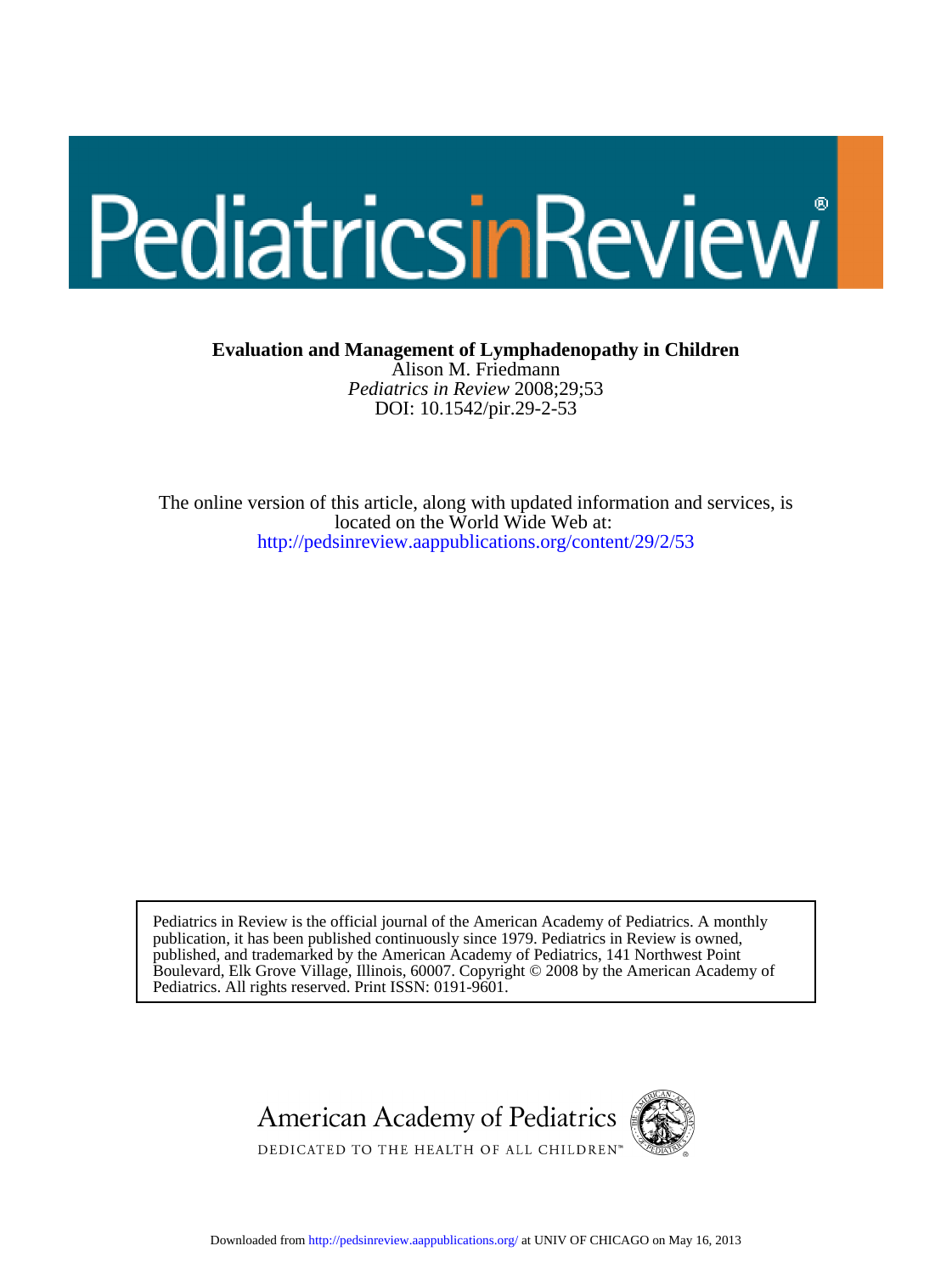# **Evaluation and Manager**

Alison M. Friedmann, MD, MSc\*

Objectives **After completing this article, readers should be able to:**

- **1. Define lymphadenopathy.**
- **2. Develop a systematic approach to the evaluation and management of lymphadenopathy.**
- **3. Discuss the differential diagnosis of localized and generalized lymphadenopathy.**
- **4. Recognize worrisome features of lymphadenopathy that should prompt a referral for a biopsy.**

#### **Introduction**

Examining the lymph nodes is an important aspect of the general physical examination of both well and ill children and adolescents. Lymph nodes are normal structures, and certain lymph nodes may be palpable in a healthy patient, particularly in a young child. Conversely, the presence of abnormally enlarged lymph nodes ("lymphadenopathy") can be a clue to a serious underlying systemic disease, and the differential diagnosis of lymphadenopathy can be broad. Thus, the challenge for the general pediatrician is to learn how to distinguish pathologic from nonpathologic lymph nodes and to develop a rational approach to the evaluation of lymphadenopathy. Because of its association with malignancy, lymphadenopathy can be a major source of parental anxiety. Therefore, it is crucial to know when to provide reassurance and to recognize when concern is sufficient to warrant referral to a subspecialist.

#### **A Review of the Lymphatic System**

The lymphatic system is an open circulatory system that is a component of the immune system. It includes lymph, lymphatic vessels, lymph nodes, spleen, tonsils, adenoids, Peyer patches, and the thymus. Lymph contains lymphocytes and is an ultrafiltrate of blood that is collected in lymphatic capillaries present throughout the body in all organs except the brain and heart. Lymph moves slowly, without a central pump and under low pressure, via peristalsis and through the milking action of skeletal muscles. Lymph is transported from the head and extremities to progressively larger lymphatic vessels and ultimately into either the right lymphatic duct (lymph from the right upper body) or the thoracic duct (lymph from the rest of the body). These ducts ultimately drain into the venous system at the right and left subclavian veins. En route to the lymphatic and thoracic ducts, lymph traverses lymph nodes via afferent and efferent lymphatic vessels through a systematic drainage system. A working knowledge of the nodal basins and the anatomy of the regions they drain is helpful in formulating a differential diagnosis for lymphadenopathy (Table 1).

The body has approximately 600 lymph nodes. These are composed of follicles, some with germinal centers, and the various classes of lymphocytes (B cells and T cells) sequestered in particular areas of the node. In the nodes, lymph is filtered through sinuses, where particulate matter and infectious organisms are phagocytosed, processed, and presented as antigens to surrounding lymphocytes. Antibody production, T-cell responses, and cytokine production all occur in lymph nodes. Lymph nodes can enlarge by either proliferation of normal cells that comprise the lymph node or infiltration by foreign or abnormal cells.

*\**Department of Hematology/Oncology, Massachusetts General Hospital, Boston, Mass.

Author Disclosure Dr Friedmann did not disclose any financial relationships relevant to this article.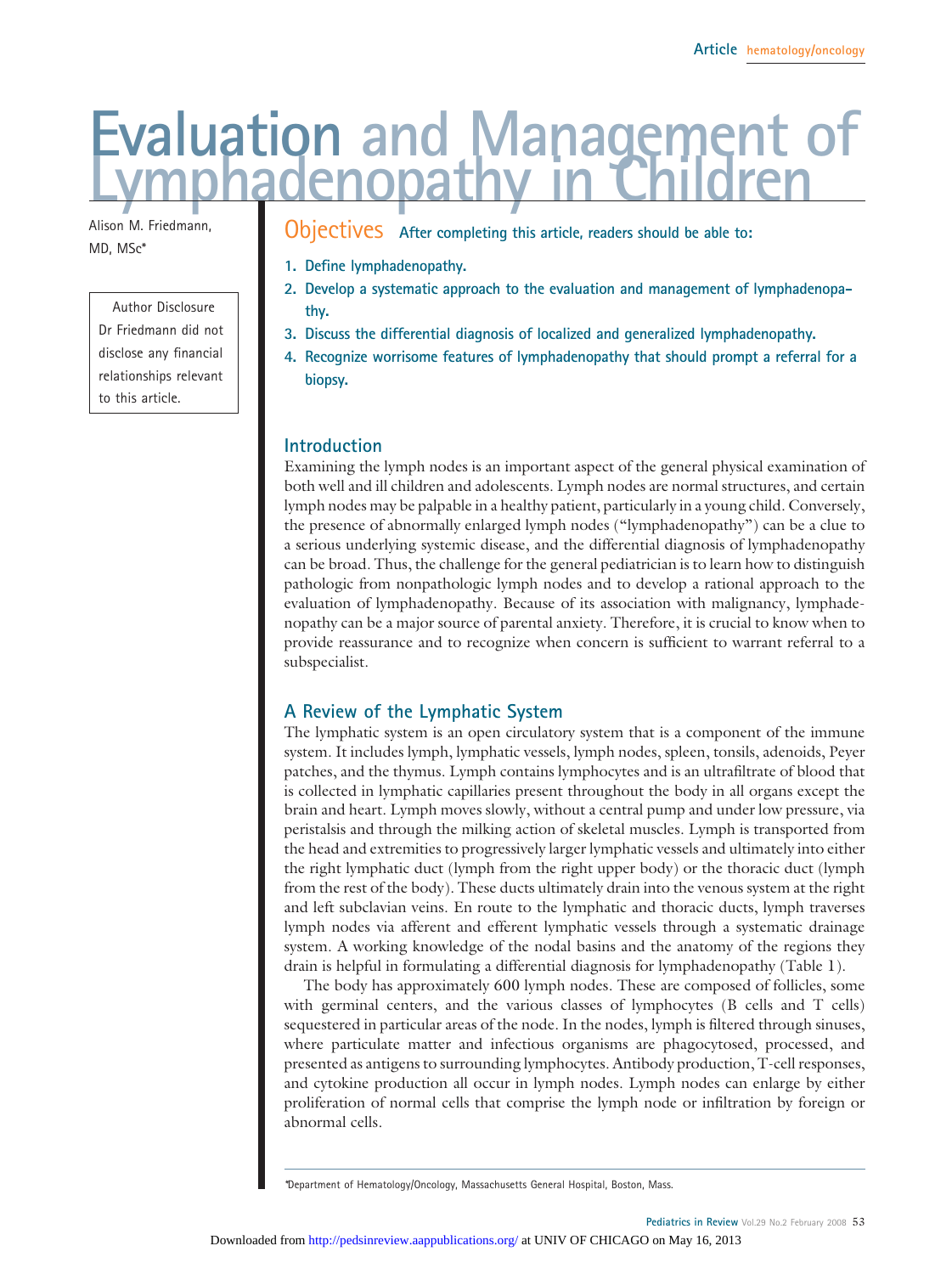## **Table 1. Lymphatic Drainage of the Body**

| Lymph Node Group     | Region Drained by Lymph Nodes                                                                                       |
|----------------------|---------------------------------------------------------------------------------------------------------------------|
| <b>Head and Neck</b> |                                                                                                                     |
| <b>Occipital</b>     | Posterior scalp                                                                                                     |
| Postauricular        | Temporal and parietal scalp                                                                                         |
| Preauricular         | Anterior and temporal scalp, anterior ear canal and pinna, conjunctiva                                              |
| Parotid              | Forehead and temporal scalp, midface, external ear canal, middle ear, gums,<br>parotid gland                        |
| Submandibular        | Cheek, nose, lips, tonque, submandibular gland, buccal mucosa                                                       |
| Submental            | Lower lip, floor of mouth                                                                                           |
| Superficial cervical | Lower larynx, lower ear canal, parotid                                                                              |
| Deep cervical        | Tonsils, adenoids, posterior scalp and neck, tonque, larynx, thyroid, palate, nose,<br>esophagus, paranasal sinuses |
| Supraclavicular      | Right side: mediastinum, lungs                                                                                      |
|                      | Left side: abdomen                                                                                                  |
| <b>Deltopectoral</b> | Arm                                                                                                                 |
| <b>Axillary</b>      | Arm, breast, thorax, neck                                                                                           |
| Epitrochlear         | Medial arm below elbow                                                                                              |
| Inquinal             | Lower extremity, genitalia, buttocks, abdominal wall below umbilicus                                                |
| Popliteal            | Lower leg                                                                                                           |

#### **Clinical Approach to Lymphadenopathy**

The term "lymphadenopathy" refers to lymph nodes that are abnormal in size, number, or consistency. Lymphadenopathy may be part of a constellation of signs and symptoms or the sole finding and chief complaint. Formulating a differential diagnosis requires consideration of several important clinical features: 1) age of the patient, 2) size of the nodes, 3) location of the nodes, 4) quality of the nodes, 5) whether lymphadenopathy is localized or generalized, and 6) time course of the lymphadenopathy and other associated symptoms.

#### **Patient Age**

The age of the patient is important because the normal sizes of various lymph nodes change with age, as do the diagnoses that should be entertained. Lymph nodes generally are not palpable in the newborn. Over time and with antigenic exposure, the volume of lymph node tissue increases. Palpable lymph nodes in the cervical, axillary, and inguinal regions are normal throughout early childhood. "Shotty" lymphadenopathy is a term used to describe the finding of small mobile lymph nodes, so-called because of the resemblance to buckshot under the skin. This finding is very common in young children and generally is a benign condition, seen frequently in the setting of a viral illness. In a series of children younger than 5 years of age, 44% had palpable lymph nodes at the time of a health supervision visit, and 64% of children seen for sick visits had palpable lymph nodes. (1) Palpable lymph nodes were most common between the ages of 3 and 5 years.

The differential diagnosis of lymphadenopathy changes substantially with age. For example, Hodgkin lymphoma is an important cause of lymphadenopathy in the adolescent and adult patient population, but it is rare before 10 years of age. Thus, Hodgkin disease should be considered early in a teenager who seemingly is well but has a pathologically enlarged cervical or supraclavicular lymph node, whereas a 3-year-old child who has the same finding may be observed more reasonably for some appropriate period of time. Sexually transmitted diseases are a common cause of inguinal lymphadenopathy in late adolescence and adulthood. Conversely, upper respiratory tract infections, otitis, and conjunctivitis frequently lead to a nearly chronic reactive cervical lymphadenopathy in the preschool and early school age groups.

Congenital lesions that may be confused with lymphadenopathy and should be considered in the differential diagnosis of a neck mass in a young child include cystic hygroma, branchial cleft cyst, thyroglossal duct cyst, and cervical rib. A cystic hygroma is a proliferation of lymphatic vessels (a lymphangioma) that is soft and compressible and is palpable in the lower neck above the clavicle; it will transilluminate. Branchial cleft cysts are in the lateral neck and usually can be differentiated from lymphadenopathy by the presence of a pit, dimple, or sinus along the anterior margin of the sternocleidomastoid muscle. Such cysts can become infected, making them difficult to distinguish from cervical lymphadenitis. Thyroglossal duct cysts occur in the midline at the level of the thyrohyoid membrane and usually move up and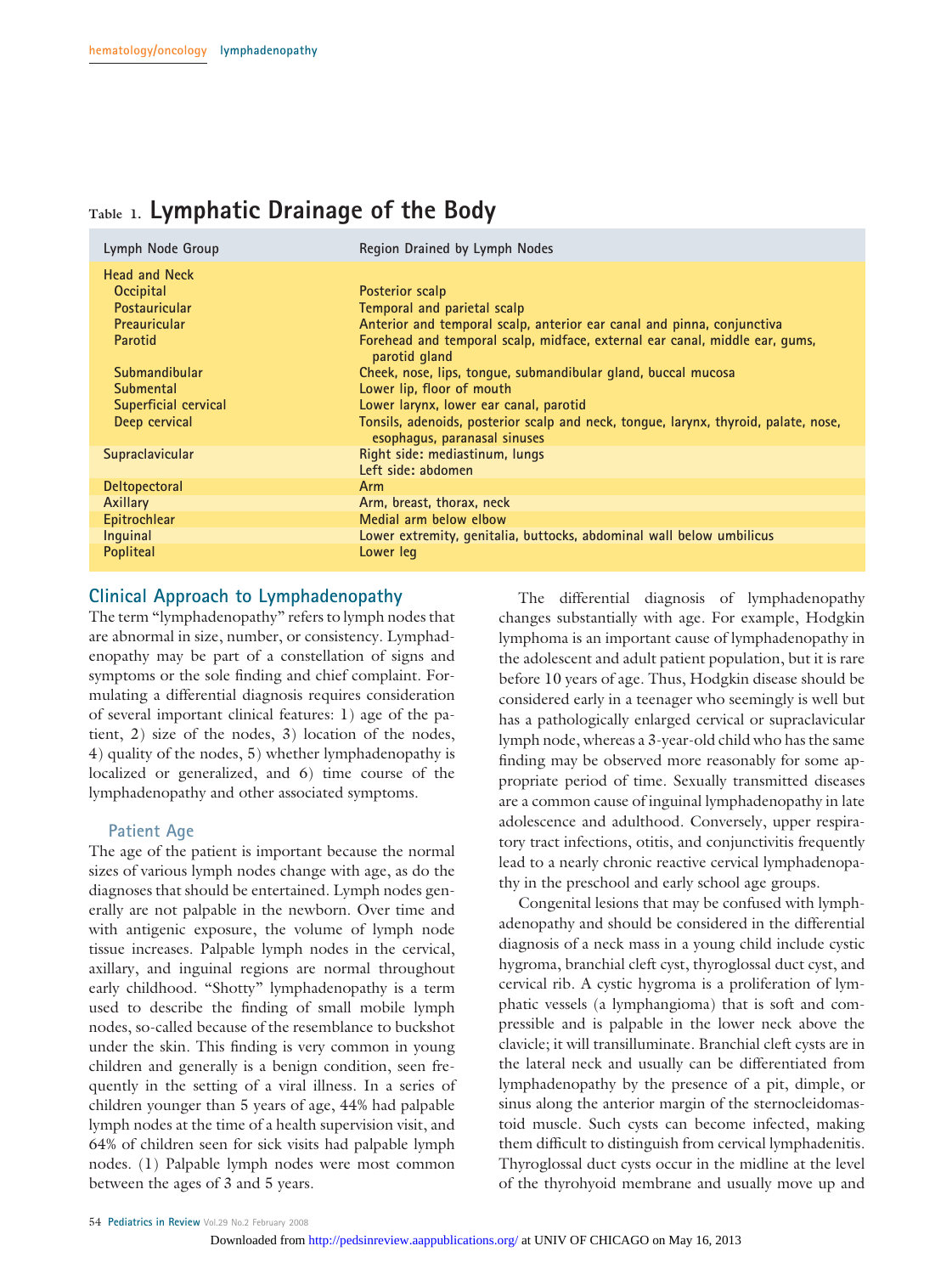down with swallowing or protrusion of the tongue. A cervical rib has a different contour and a hard, bony consistency that distinguishes it from a lymph node.

#### **Size of Lymph Nodes**

Although defining "normal" and "abnormal" in terms of size can be challenging, a rule of thumb is as follows: Normal lymph nodes in the axillary and cervical regions are up to 1 cm in size, in the inguinal regions up to 1.5 cm in size, and in the epitrochlear location up to 0.5 cm in size. As mentioned, the size limits differ somewhat by age and generally are less stringent in young children than in adolescents and adults, presumably because of the frequent antigenic exposure in early childhood to common childhood illnesses and the gradual acquisition of antibodies and immunity. The risk of underlying malignancy increases with increasing size of the lymph node, with 2 cm in diameter seeming to be an important threshold for cervical nodes in children and a smaller threshold held for adults and older adolescents.  $(2)(3)$ 



into the node and subsequent stretching of the capsule. Nodes that are soft, easily compressible, and freely mobile frequently are benign. Hard nodes are found in cancers that induce fibrosis and when previous inflammation has resulted in fibrosis. Lymphomatous nodes frequently are firm and rubbery. Nodes that become fixed or matted to each other usually result from invasive cancers or from inflammation in the tissue surrounding the nodes, as in tuberculosis or sarcoidosis.

**Localized Versus Generalized Lymphadenopathy** It is useful to classify lymphadenopathy as either generalized, where two or more nodal groups or sites are involved, or localized to a single area. Localized lymphadenopathy is a more common presenting finding in a primary care practice than generalized lymphadenopathy, with the cervical lymph nodes being involved most commonly, followed by inguinal nodes. Localized adenopathy can occur from infection of the node itself (lymphadenitis) or from an infection in its drainage area.

> Generalized adenopathy is caused by systemic disease; other abnormal findings such as hepatosplenomegaly or rash are frequent. Table 2 provides a detailed list of causes of localized and generalized lymphadenopathy in a pediatric population and includes rare disorders that are not detailed in this review.

Pediatrics in Review Vol.29 No.2 February 2008 55

#### **Location of Lymph Nodes**

As outlined in Table 1, the location of the abnormal lymph nodes can direct the clinician in a thorough search for potential sources of infection. Examples of this association include an enlarged axillary lymph node in the setting of cat-scratch disease from a scratch on the arm or anterior cervical lymphadenopathy related to pharyngitis. A palpable lymph node in the supraclavicular fossa is worrisome and should prompt a thorough evaluation for a cause, with malignancy high in the differential diagnosis, creating a low threshold for excisional biopsy. Inguinal and axillary lymph nodes generally are associated with a lower likelihood of disease.

#### **Quality of Lymph Nodes**

Tender lymphadenopathy most frequently is caused by infection, especially if there is associated erythema, warmth, induration, or fluctuance. Occasionally, malignancy can cause node tenderness because of hemorrhage

#### **Time Course of the Lymphadenopathy and Other Associated Symptoms**

When gathering a history, the clinician should ascertain the duration of the lymphadenopathy and whether there seems to have been progression in size or number. Many advocate biopsy of concerning nodes that have not decreased after 4 to 6 weeks or have not normalized completely in 8 to 12 weeks. On the other hand, lymph nodes that have been present for a very long duration are not likely to be malignant. One exception to this observation is Hodgkin disease, which tends to be rather indolent; a 6- to 12-month duration of lymphadenopathy before diagnosis is not uncommon. History also should focus on exposures (to animals, uncooked meats, unpasteurized milk), medications (some of which can cause lymphadenopathy), and associated constitutional symptoms such as fever, night sweats, weight loss, pruritus, arthralgias, or fatigue.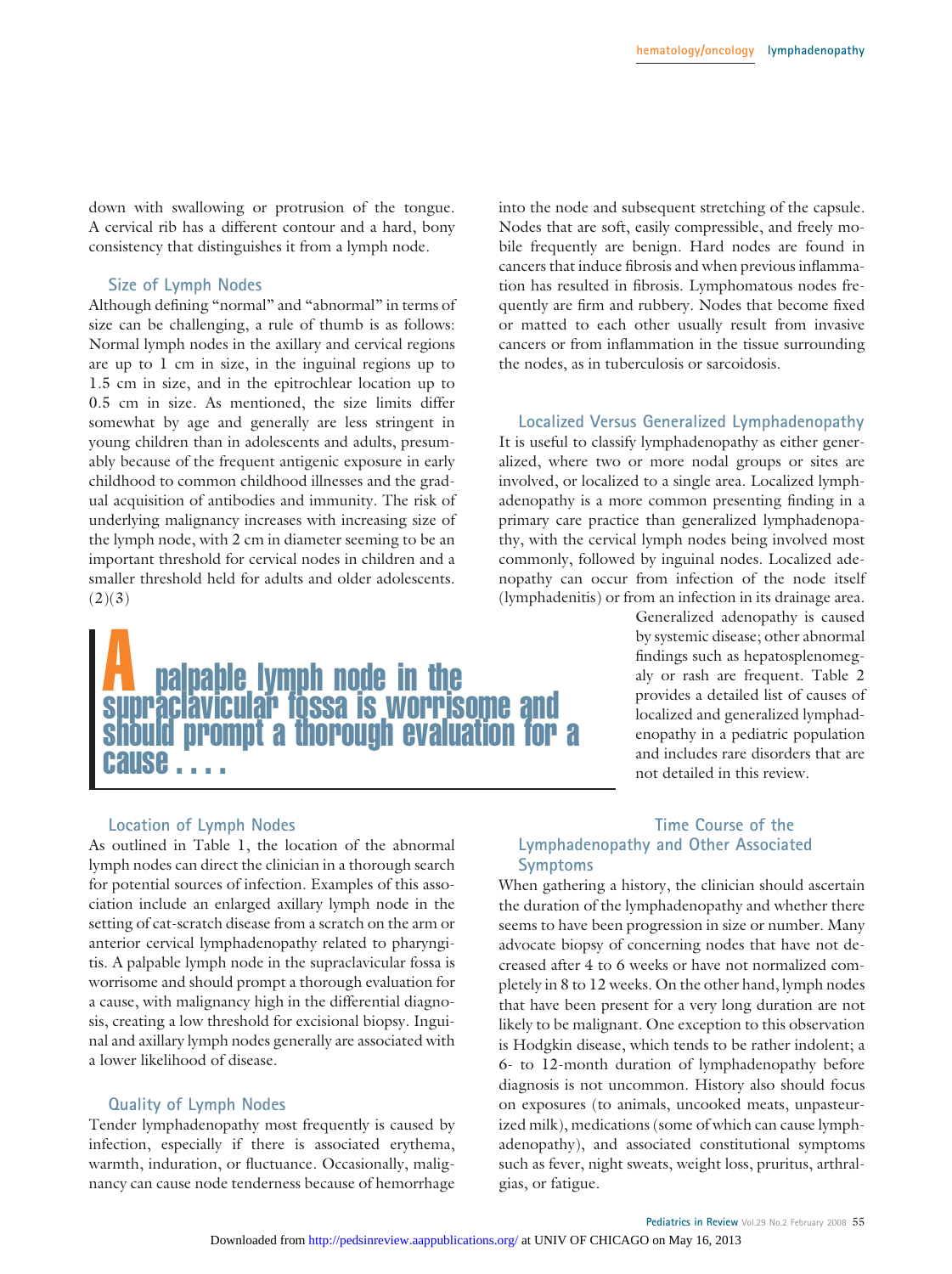# **Table 2. Differential Diagnosis of Lymphadenopathy in the Pediatric Patient**

**Infections**

**Bacterial**

**Localized:**

**Staphylococcus aureus, group A Streptococcus (eg, pharyngitis), anaerobes (periodontal disease), cat-scratch disease, tularemia, bubonic plague, diphtheria, chancroid**

**Generalized:**

**Brucellosis, leptospirosis, lymphogranuloma venereum, typhoid fever**

**Viral**

**Epstein-Barr virus, cytomegalovirus, herpes simplex virus, human immunodeficiency virus, hepatitis B, mumps, measles, rubella, dengue fever**

**Mycobacterial**

**Tuberculosis, atypical mycobacteria**

**Fungal**

**Coccidiomycosis, cryptococcosis, histoplasmosis**

**Protozoal**

**Toxoplasmosis, leishmaniasis Spirochetal**

**Lyme disease, syphilis**

#### **Malignancy**

**Leukemia, lymphoma, metastasis from solid tumor**

#### **Immunologic**

**Angioimmunoblastic lymphadenopathy with dysproteinemia, autoimmune lymphoproliferative disease, chronic granulomatous disease, dermatomyositis, drug reaction, rheumatoid arthritis, hemophagocytic lymphohistiocytosis, Langerhans cell histiocytosis, serum sickness, systemic lupus erythematosus**

#### **Endocrine**

**Addison disease, hypothyroidism**

#### **Miscellaneous**

**Amyloidosis, Castleman disease, Churg-Strauss syndrome, inflammatory pseudotumor, Kawasaki disease, Kikuchi disease, lipid storage diseases, sarcoidosis**

#### **Specific Causes of Lymphadenopathy**

After taking the history and performing a physical examination, the clinician should be able to formulate a relatively narrow differential diagnosis for lymphadenopathy and, when necessary, obtain laboratory or imaging tests to establish a cause. Following are the more common causes of lymphadenopathy in the pediatric age range and their clinical features.

#### **Reactive Lymph Nodes**

Reaction to an infection in the drainage area is the most common cause of localized enlarged lymph nodes in children. Common childhood illnesses such as pharyngitis, otitis media, and conjunctivitis frequently can be identified in an examination to explain cervical lymphadenopathy. "Oculoglandular syndrome" is the constellation of conjunctivitis and an enlarged preauricular lymph node; "ulceroglandular syndrome" is the constellation of a skin lesion and regional lymphadenopathy. Examples of the latter include impetigo caused by staphylococcal or streptococcal infections, cat-scratch disease, Lyme disease, anthrax, and tularemia.

#### **Lymphadenitis**

Lymphadenitis is defined as inflamed, enlarged, tender lymph nodes. The most common offending organisms are *Staphylococcus aureus* and group A *Streptococcus.* Group B S*treptococcus* also can be a pathogen in a young infant as a manifestation of late-onset infection, although *S aureus* is more common. Together, staphylococcal and streptococcal species account for up to 80% of cases of acute cervical lymphadenitis. The submandibular nodes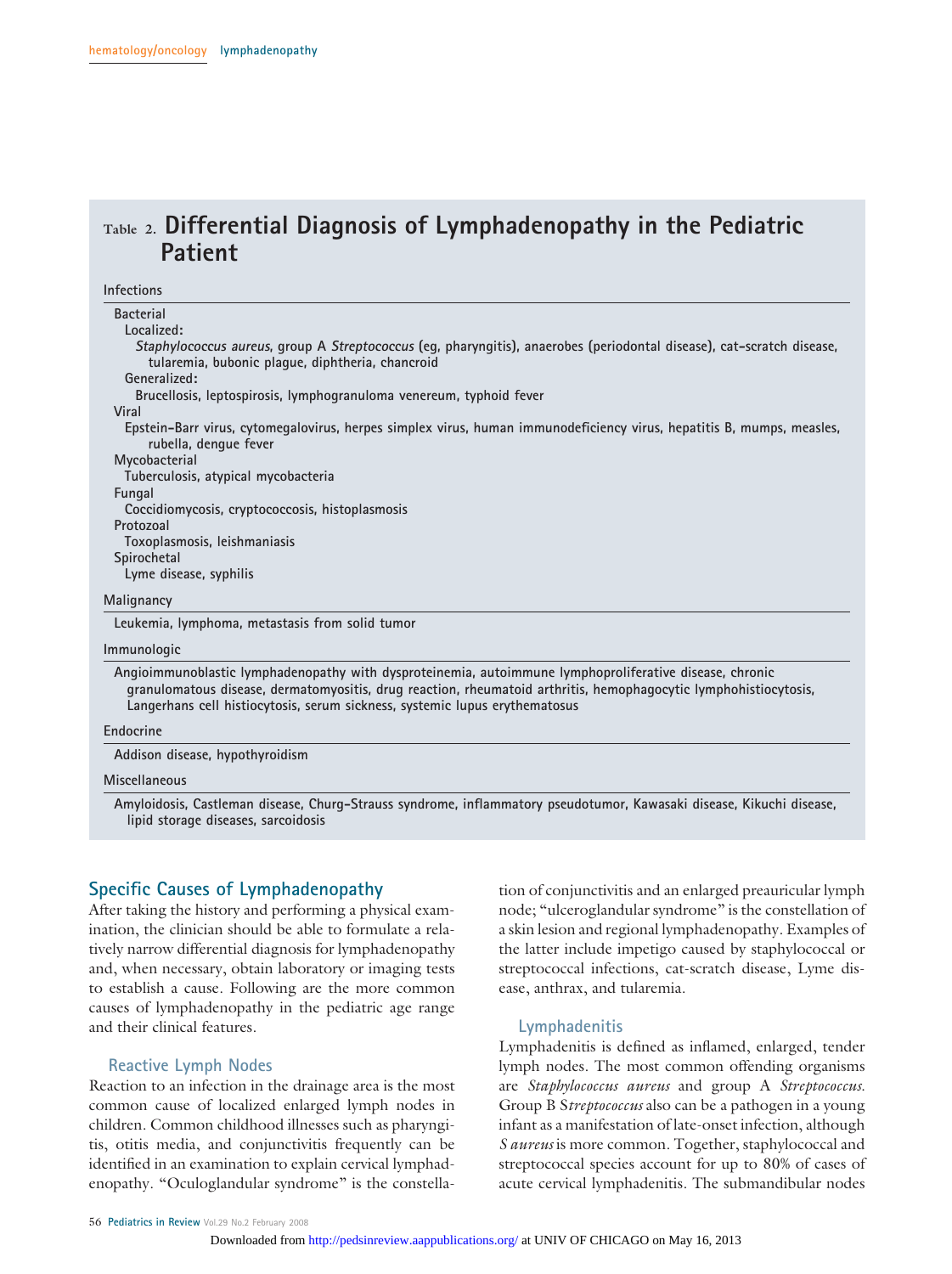are involved most often. Typically, the onset is acute, with development of tender, erythematous, warm lymph nodes in the cervical region that may be associated with fever and progress over a few days to fluctuation. The onset also may be associated with an upper respiratory tract infection, pharyngitis, or impetigo. Cultures should be obtained of any draining skin lesions or of pharyngeal exudate. Initial treatment consists of a first- or secondgeneration cephalosporin or dicloxacillin. Often, treatment can be initiated with an oral antibiotic, although infants and ill-appearing older children who have fluctuant nodes or associated cellulitis require hospitalization for treatment with intravenous antibiotics. Incision and drainage may be indicated for abscess formation, particularly in the setting of infection with *S aureus*. Ultrasonography can be useful to help identify an abscess that requires surgical intervention.

# western United States,<br>ew Mexico, there are<br>es of bubonic plague,<br>id by *Yersinia pestis*.

Anaerobic organisms are important pathogens for acute cervical lymphadenitis in older children, in whom polymicrobial infection commonly occurs in the setting of dental or periodontal disease. A close examination of the oropharynx is always an important part of the evaluation of cervical lymphadenitis, and dental consultation may be indicated. Antibiotic choices in the case of suspected anaerobic infection include clindamycin and amoxicillin-clavulanic acid.

In the southwestern United States, particularly New Mexico, there are occasional cases of bubonic plague, an infection caused by *Yersinia pestis*. This organism is carried by infected rodents and their fleas. The pathognomonic sign is a very painful lymph node, termed a "bubo," that usually is swollen and hot to the touch. Associated symptoms are fever, headache, and extreme exhaustion. A progressive, potentially fatal illness can ensue rapidly with septicemia and pneumonia. Early antibiotic treatment with an agent such as streptomycin or gentamicin is necessary.

Kawasaki disease needs to be considered in young children who have acute unilateral cervical lymphadenitis, especially if associated with high fever, irritability,

rash, conjunctivitis, oral mucositis, and edema of the extremities. On occasion, cervical lymphadenopathy is the predominant and earliest manifestation of the disease.

More indolent causes of lymphadenitis include *Bartonella henselae* (cat-scratch disease), *Mycobacterium tuberculosis*, and atypical mycobacteria. With these infections, fluctuant lymph nodes may develop over weeks to months, and tenderness and signs of inflammation frequently are absent. The nontuberculous (atypical) mycobacterial infection generally is acquired from contact with the environment (eg, soil and water) rather than by person-to-person spread, as in tuberculosis. There are many different strains, with *M avium* complex and *M scrofulaceum* accounting for most cases of disease in children. Involved lymph nodes in the anterior superior cervical or submandibular regions can progress to mat-

> ting and eventually spontaneous rupture, forming cutaneous sinus tracts. An older term for this entity is "scrofula." Although it can be challenging to distinguish this infection from tuberculous disease, a tuberculin skin test usually is weakly positive (5 to 15 mm of induration versus  $>15$  mm in tuberculosis), a chest radiograph appears normal, and systemic signs and symptoms are absent. Ideally, the infecting

strain is isolated and susceptibility testing performed after complete surgical excision while nodes are still firm and encapsulated; otherwise, chronic drainage may develop.

#### **Infectious Mononucleosis**

The signs and symptoms of infectious mononucleosis include fever, pharyngitis, and lymphadenopathy, characteristically with symmetric involvement of the posterior cervical nodes more than the anterior cervical. Nodes may be large and kidney-shaped and typically peak in size over the first week of illness, gradually subsiding over the next few weeks. Axillary and inguinal nodes also may be involved. Fatigue, malaise, splenomegaly, hepatitis, atypical lymphocytosis, and rash appearing after exposure to a penicillin are other common features of the illness. Cervical adenopathy may be severe enough to cause upper airway compromise. The most common cause of infectious mononucleosis is Epstein-Barr virus, although other organisms can cause a mononucleosis-type syndrome, including cytomegalovirus, toxoplasmosis, *Streptococcus,* hepatitis B, and human immunodeficiency virus (HIV). Diagnostic tests for mononucleosis include the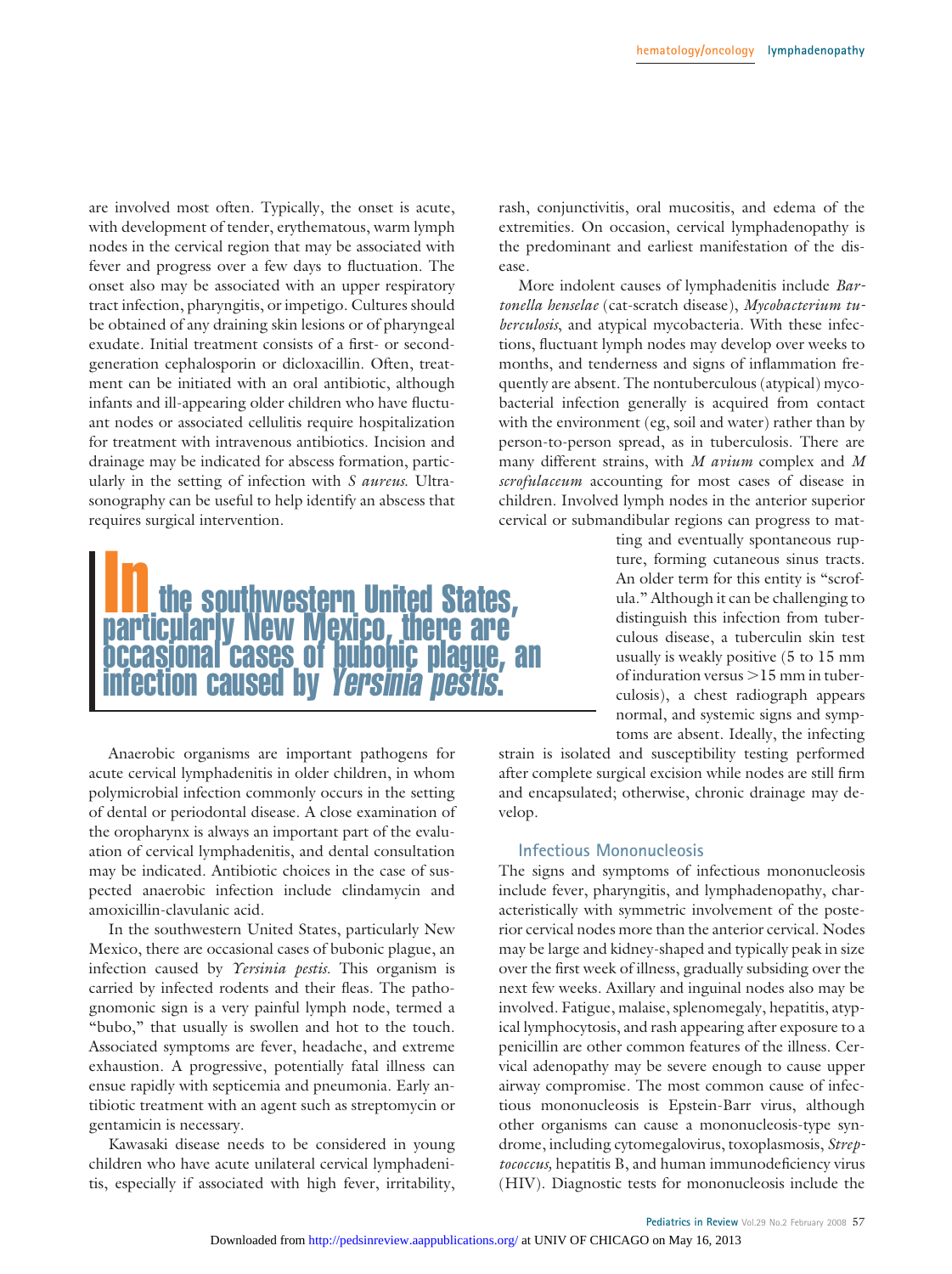monospot test (or "heterophile antibody"), which often produces false-negative results early in the illness, particularly in children younger than 4 years of age. Specific serologic tests, most importantly, an elevated immunoglobulin M titer to viral capsid antigen (IgM-VCA), indicate acute infection.

#### **Differential Diagnosis of Generalized Lymphadenopathy**

Although less common than localized lymphadenopathy in a general pediatric practice, generalized lymphadenopathy can be a sign of a serious underlying systemic disease and warrants a careful history and physical examination. In addition to the systemic infections mentioned previously (eg, infectious mononucleosis and tuberculosis), primary infection with HIV is an important cause of generalized lymphadenopathy. The adenopathy during the acute symptomatic phase of HIV infection usually is nontender and occurs in the cervical, occipital, and axillary regions in the setting of fever and malaise. Enlarged lymph nodes typically persist beyond this phase while other symptoms of chronic infection develop. The major causes of noninfectious lymphadenopathy are medications, malignancy, and autoimmune disease.

Lymphadenopathy is part of the constellation of symptoms seen in serum sickness that includes fevers, arthralgias, malaise, pruritus, and rash, which may be urticarial. The lymphadenopathy typically is tender, and there is a history of exposure to an offending medication. The common culprits in pediatric practice are carbamazepine, cephalosporins, penicillins, phenytoin (which also may cause lymphadenopathy without serum sickness), and sulfonamides.

The most common childhood cancer is acute leukemia, in which generalized lymphadenopathy can be a prominent feature. The adenopathy usually is nontender and may be bulky and grow rapidly. Other physical findings may include pallor, bruising or petechiae, and hepatosplenomegaly. A complete blood count (CBC) is a simple, useful screen because there usually are cytopenias of multiple cell lines, although the total white blood cell count may be low, normal, or high at the time of diagnosis. Lymphomas can present with either generalized or localized lymphadenopathy; solid tumors such as neuroblastoma or rhabdomyosarcoma involve regional lymph nodes, if the nodes are involved at all.

Autoimmune diseases such as systemic lupus erythematosus, juvenile idiopathic arthritis, and dermatomyositis can cause generalized lymphadenopathy. In these settings, nodes are usually nontender and discrete and range

in size from 0.5 cm to a few centimeters in the cervical, axillary, and inguinal regions.

#### **Diagnostic Evaluation**

Usually the history and physical examination reveal the cause of lymphadenopathy. When worrisome features suggest a serious underlying disease, laboratory tests, imaging, and biopsy may be indicated. Depending on the clinical scenario, useful laboratory tests include a CBC, erythrocyte sedimentation rate (ESR), lactate dehydrogenase concentration (which can be a marker for hematologic malignancy), Mantoux tuberculin skin test, monospot, and specific serologic tests for infectious agents. A chest radiograph also can be very helpful to look for mediastinal or hilar adenopathy and should be obtained prior to referral of a patient for a biopsy because the presence of an anterior mediastinal mass can be a contraindication to general anesthesia. Any symptoms referable to the chest (cough, dyspnea, orthopnea, chest pain) also should prompt a chest radiograph. Corticosteroids never should be administered without a definitive diagnosis because they can mask the diagnosis of leukemia or lymphoma and adversely affect prognosis.

In the case of localized cervical lymphadenopathy, an observation period of 3 to 4 weeks is reasonable if no features in the history or physical examination suggest malignancy. When bacterial lymphadenitis is suspected, empiric treatment with antibiotics such as a first- or second-generation cephalosporin should be initiated. If there is no response to oral antibiotics, a tuberculin skin test should be placed as part of the evaluation for atypical mycobacteria.

Referral for biopsy is appropriate if there is continued progression or lack of any regression within 4 weeks. Immediate biopsy should be sought in the case of an enlarged supraclavicular lymph node or for findings suggesting malignancy such as hard, fixed, or nontender nodes; the absence of related symptoms suggesting infection; fevers lasting longer than 1 week; night sweats; weight loss greater than 10%; abnormal findings on the CBC or chest radiograph; or elevated ESR. When biopsy is indicated, an open, excisional biopsy at a center that has experienced hematopathologists is optimal. The largest and most abnormal node should be biopsied; in general, inguinal and axillary lymph nodes are less likely to be diagnostic. The highest yield is obtained with a supraclavicular or lower cervical chain node. Fine-needle aspiration has a high false-negative rate and often is inadequate to diagnose lymphoma because tissue is minimal, there is no architectural detail, and lymphomas such as Hodgkin disease may have only occasional malignant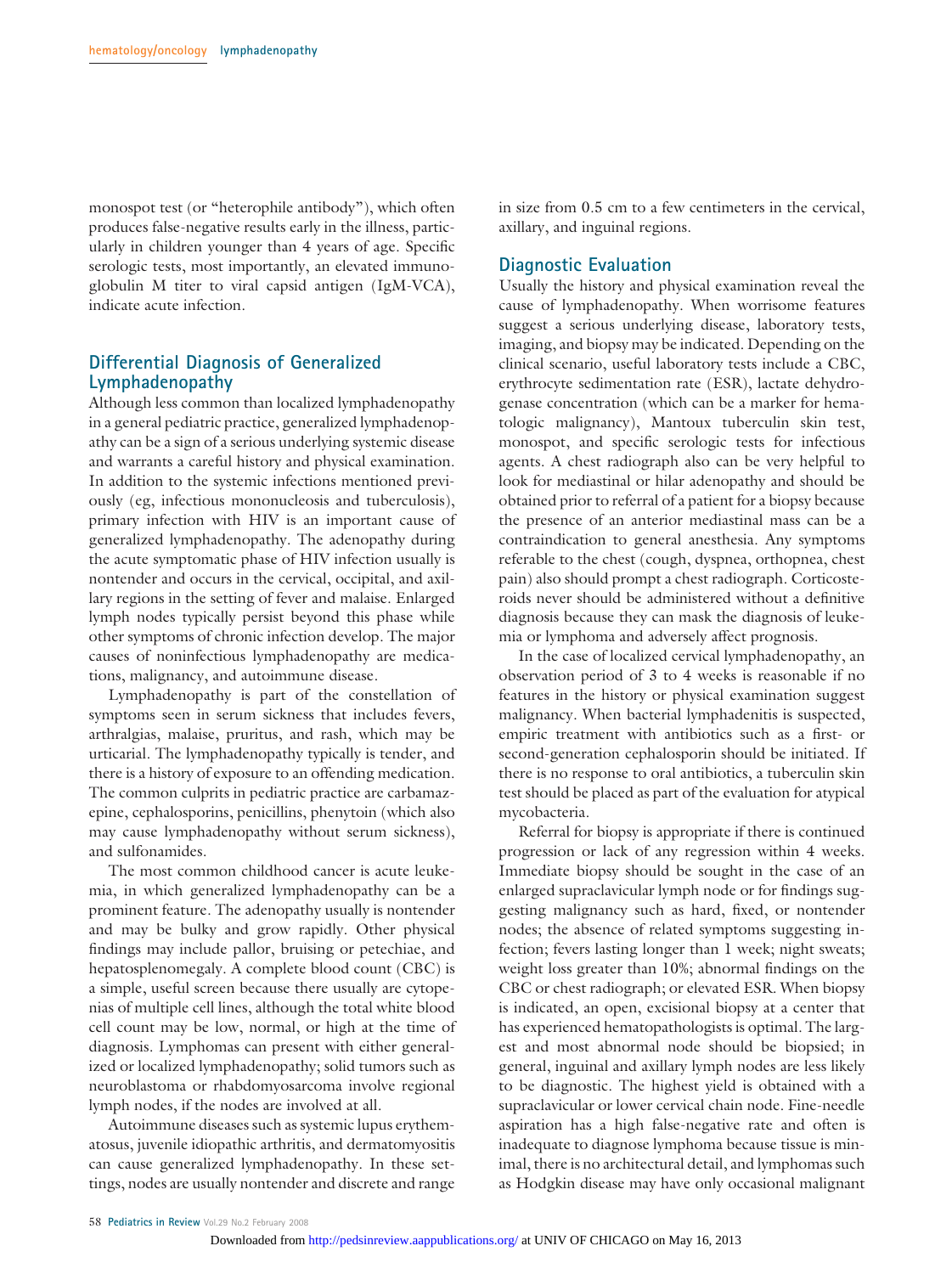cells in a background of normal lymphocytes. Excisional biopsy is the treatment of choice for cervical lymphadenopathy caused by atypical mycobacteria.

#### **Summary**

Palpable lymph nodes are common in children and may be a normal finding or a sign of serious disease. Because parents frequently are concerned about lymphadenopathy, the role of the primary care practitioner is to provide reassurance when appropriate and carry out a systematic evaluation when warranted. The history and physical examination frequently can elucidate the cause of the lymphadenopathy. Infectious diseases are the most common underlying cause, and antibiotics frequently are indicated if there is lymphadenitis. Generalized lymphadenopathy is less common than localized lymphadenopathy and occurs in the setting of systemic disease. Worrisome features of lymphadenopathy that should lead to additional evaluation and possible biopsy include supraclavicular location; size greater than 2 cm in a cervical lymph node; a hard, firm, or matted consistency of an enlarged lymph node; lack of associated infectious symptoms; lack of improvement over a 4-week period; and accompanying constitutional symptoms. CBC, ESR, and chest radiographs are inexpensive, useful screening tests that can aid the clinician in determining whether a biopsy should be performed.

#### **References**

**1.** Herzog LW. Prevalence of lymphadenopathy of the head and neck in infants and children. *Clin Pediatr.* 1983;22:485–487

**2.** Lake AM, Oski FA. Peripheral lymphadenopathy in childhood. Ten-year experience with excisional biopsy. *Am J Dis Child.* 1978; 132:357–359

**3.** Soldes OS, Younger JG, Hirschl RB. Predictors of malignancy in childhood peripheral lymphadenopathy. *J Pediatr Surg.* 1999;34: 1447–1452

#### **Suggested Reading**

- Chesney PJ. Cervical lymphadenitis and neck infections. In: Long SS, Pickering LK, Prober CG, eds. *Principles and Practice of Pediatric Infectious Diseases.* New York, NY: Churchill Livingstone; 2003:165–173
- Kelly CS, Kelly RE Jr. Lymphadenopathy in children. *Pediatr Clin North Am.* 1998;45:875–888
- Knight PJ, Mulne AF, Vassy LE. When is lymph node biopsy indicated in children with enlarged peripheral nodes? *Pediatrics.* 1982;69:391–396
- Torsiglieri AJ Jr, Tom LW, Ross AJ 3rd, et al. Pediatric neck masses: guidelines for evaluation. *Int J Pediatr Otorhinolaryngol.* 1998; 16:199–210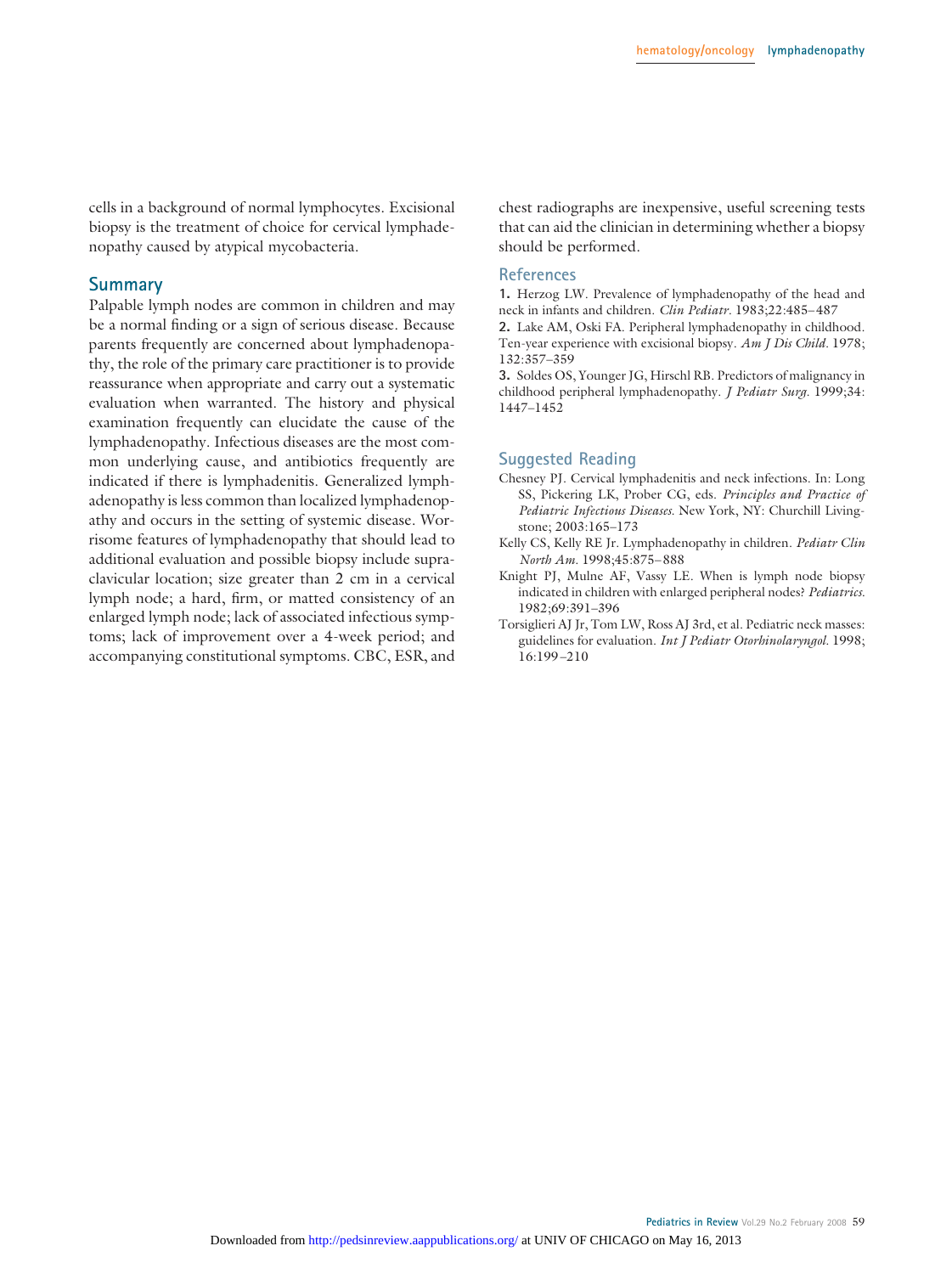### **PIR Quiz**

#### **Quiz also available online at www.pedsinreview.org.**

- **6. You are evaluating a 6-year-old girl who was brought to the office because of right neck swelling and redness of 2 days' duration. She has had a fever to 101°F (38.4°C) and no other recent symptoms, but her mother reports similar previous episodes several times in the past and occasional drainage from the skin in that area. Her physical examination reveals a 22-cm erythematous, tender mass just anterior to the right sternocleidomastoid muscle. The rest of the examination findings are normal. Which of the following is the most likely diagnosis?**
	- **A. Atypical mycobacterial infection.**
	- **B. Branchial cleft cyst.**
	- **C. Cystic hygroma.**
	- **D. Infectious mononucleosis.**
	- **E. Thyroglossal duct cyst.**
- **7. A 6-month-old boy who has no past medical history presents to the emergency department with the acute onset of left neck swelling and fever for 1 day. Physical examination reveals marked swelling of the left neck and a warm, erythematous, tender mass that measures approximately 54 cm in the anterior triangle. He is febrile and mildly ill-appearing. Which of the following is the most likely organism to cause these symptoms?**
	- **A. An anaerobic bacterium.**
	- **B. Bartonella henselae.**
	- **C. Group B Streptococcus.**
	- **D. Mycobacterium avium complex.**
	- **E. Staphylococcus aureus.**
- 8. **A previously healthy 12-year-old girl comes to your office with the complaint of fatigue for 2 weeks, fever and sore throat for 1 week, and decreased oral intake due to throat pain. Her physical examination reveals a temperature of 101°F (38.4°C) and otherwise normal vital signs. She is tired-appearing but nontoxic. Her throat is very erythematous, with copious yellowish tonsillar discharge, and she has difficulty swallowing. Several 22-cm, slightly tender lymph nodes are palpable posterior to the sternocleidomastoid muscles bilaterally, and shotty inguinal lymphadenopathy is noted. Her spleen is palpable 3 cm below the costal margin. The remainder of the physical examination results are normal. Which of the following is the most likely diagnosis?**
	- **A. Cat-scratch disease.**
	- **B. Hodgkin disease.**
	- **C. Infectious mononucleosis.**
	- **D. Juvenile idiopathic arthritis.**
	- **E. Kawasaki disease.**
- **9. A 14-year-old boy is referred to the hospital for evaluation of a swollen lymph node, which his mother says has been present and growing for the past 6 weeks. The swelling has not improved after 2 weeks of amoxicillin. He has had intermittent low-grade fevers over the last 6 weeks. His physical examination reveals normal findings, with the exception of a 32-cm hard, nonmobile lymph node in the left supraclavicular area. Which of the following tests is most likely to confirm a diagnosis in this patient?**
	- **A. Blood culture.**
	- **B. Chest radiograph.**
	- **C. Excisional biopsy of the node.**
	- **D. Fine-needle aspiration of the node.**
	- **E. Tuberculin skin test.**